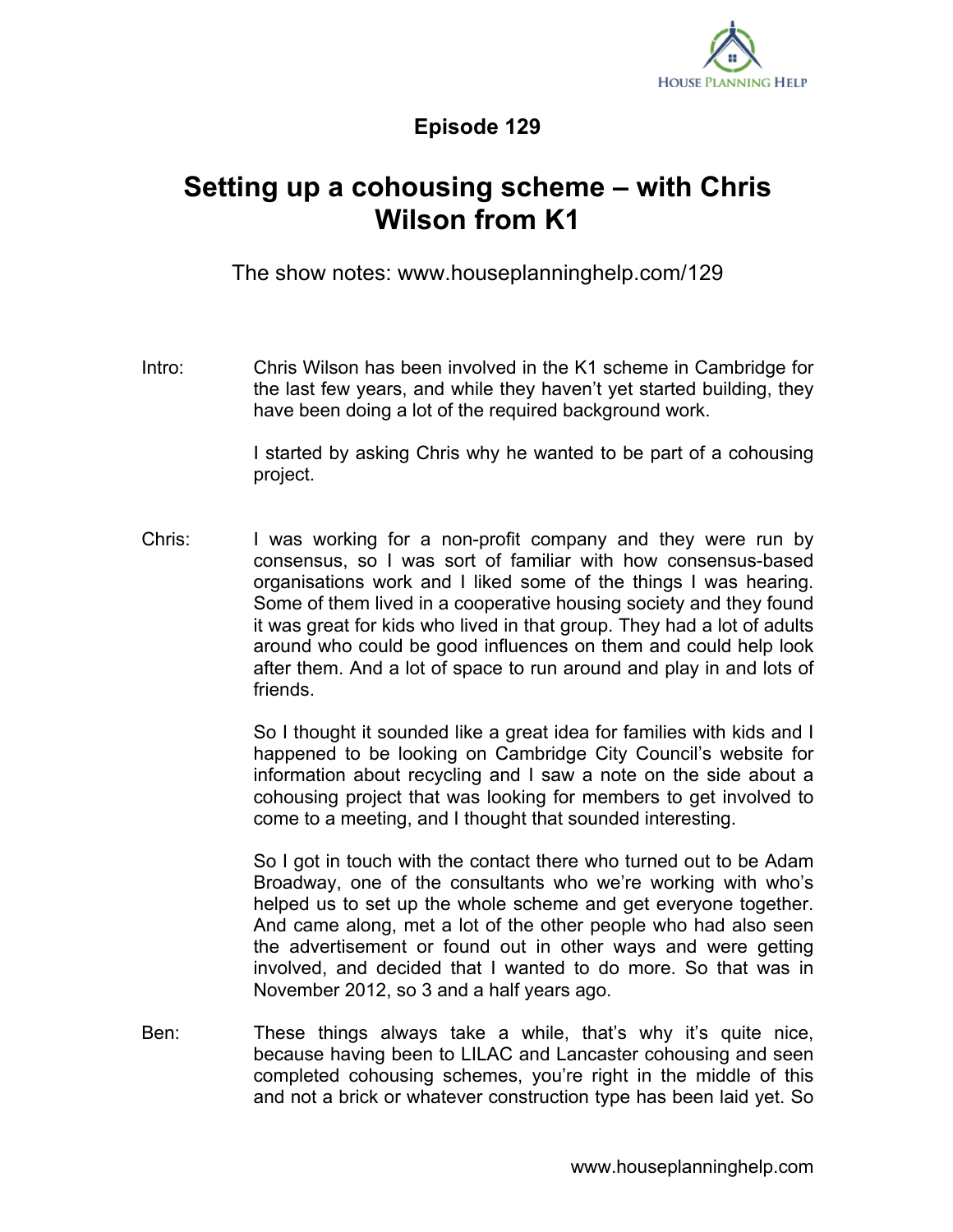

this is good in terms of us understanding how a cohousing scheme gets together.

Did you say it was the council who first initiated this?

Chris: Yes, so the city council own the land and they had been very interested, and I think particularly with the instigation and encouragement of Adam Broadway and Stephen Hill who are two consultants working with them who are very much into cohousing.

> They encouraged the city to use this plot of land that had been allocated to a developer but the developer had pulled out in the housing crisis in 2007. They encouraged them to use it for a self build community housing project and that turned into a cohousing project and the city agreed to use their marketing budget for selling the land to a commercial developer but instead they would use it to help facilitate the formation of a group of people who wanted to form a cohousing community and find a developer to buy the site, the land and build the houses on it. And that group is us.

- Ben: When you joined it then, how did you move forward and take in more responsibility?
- Chris: Well I was one of the people who volunteered for a sort of management role right at the beginning when I got involved. I wanted to be secretary and take minutes at meetings, because I'm organised and I can do that kind of thing.

And I also became a director when we set up a limited company because I'd been a director of companies before and I quite like being involved at that level and being able to help the company and take on responsibility to help make sure it works.

And then when the opportunity came up for a new Chair I volunteered for that and I became the Chair. I was elected.

- Ben: What tasks have been done at this very very early stage?
- Chris: Well right now we are working on the lease and the contract which will be a three-way contract between the City Council, the developer and us. So we're having discussions with our lawyer, and our lawyer and their lawyers are working together on creating this joint draft that we'll all sign.

We are putting together a budget for things that we're going to need in terms of consultancy and professional support, equipment that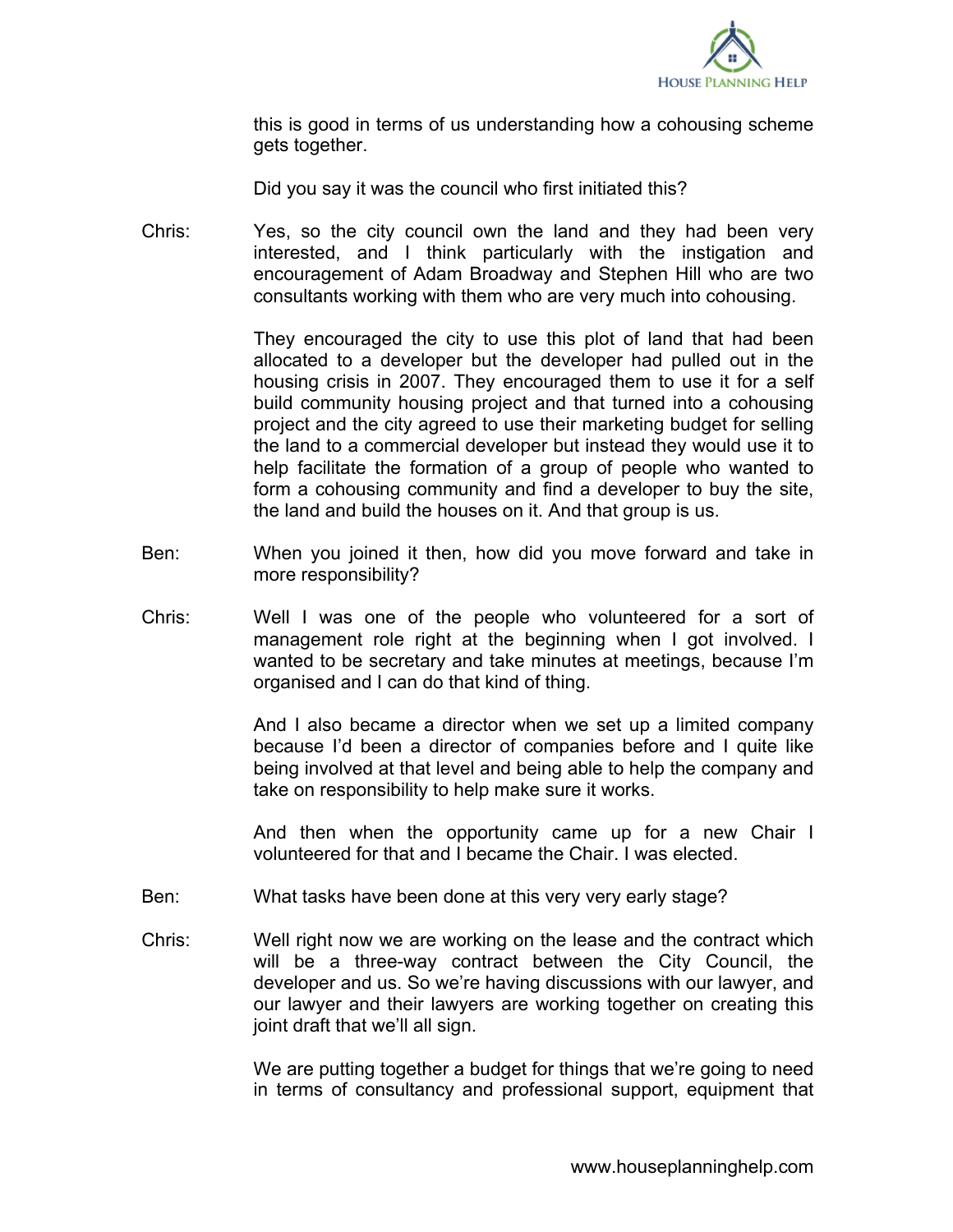

we'll need for the common house, for all the common areas, for management, gardening, that kind of thing. Both before the build starts and also after we move in as well, the sort of ongoing maintenance of the project and all of the shared areas.

We're working with the developer on improving the designs, making minor tweaks and changes and refinements to the designs of the houses that will be built and the common areas. Planning the layout and furnishing of the common house, and managing the group's finances and investment.

- Ben: That's a lot of stuff. It sounds like you know what you're talking about. Was someone leading this? Did you have to learn all of this?
- Chris: We had the help of Adam Broadway and Stephen Hill who are…
- Ben: Consultants!
- Chris: Yes, they're consultants!
- Ben: What kind of consultants?
- Chris: I'm not sure how to describe it really. I guess they help Cambridge City Council to decide how to further social aims with the resources it has available, including cohousing and affordable housing and other things, but I haven't actually asked them!
- Ben: That's alright. So they haven't necessarily lived in cohousing, or have they?
- Chris: Adam hasn't, although he works for a housing association. Stephen Hill is working on setting up a cohousing group that's probably in a similar stage to ours in North London at the moment.
- Ben: Right, so they're people who have professional experience more?
- Chris: Yes, exactly.
- Ben: Okay, so they're your guides on this. Was it easy to fill out the number of people? How did you determine how many people you needed for this scheme? Was it dictated by the land?
- Chris: It was kind of dictated by the land. There was an existing planning permission for 37 houses on the land which was about to lapse when we got involved and subsequently has, but we knew it was likely that we would get in the region of 37 houses.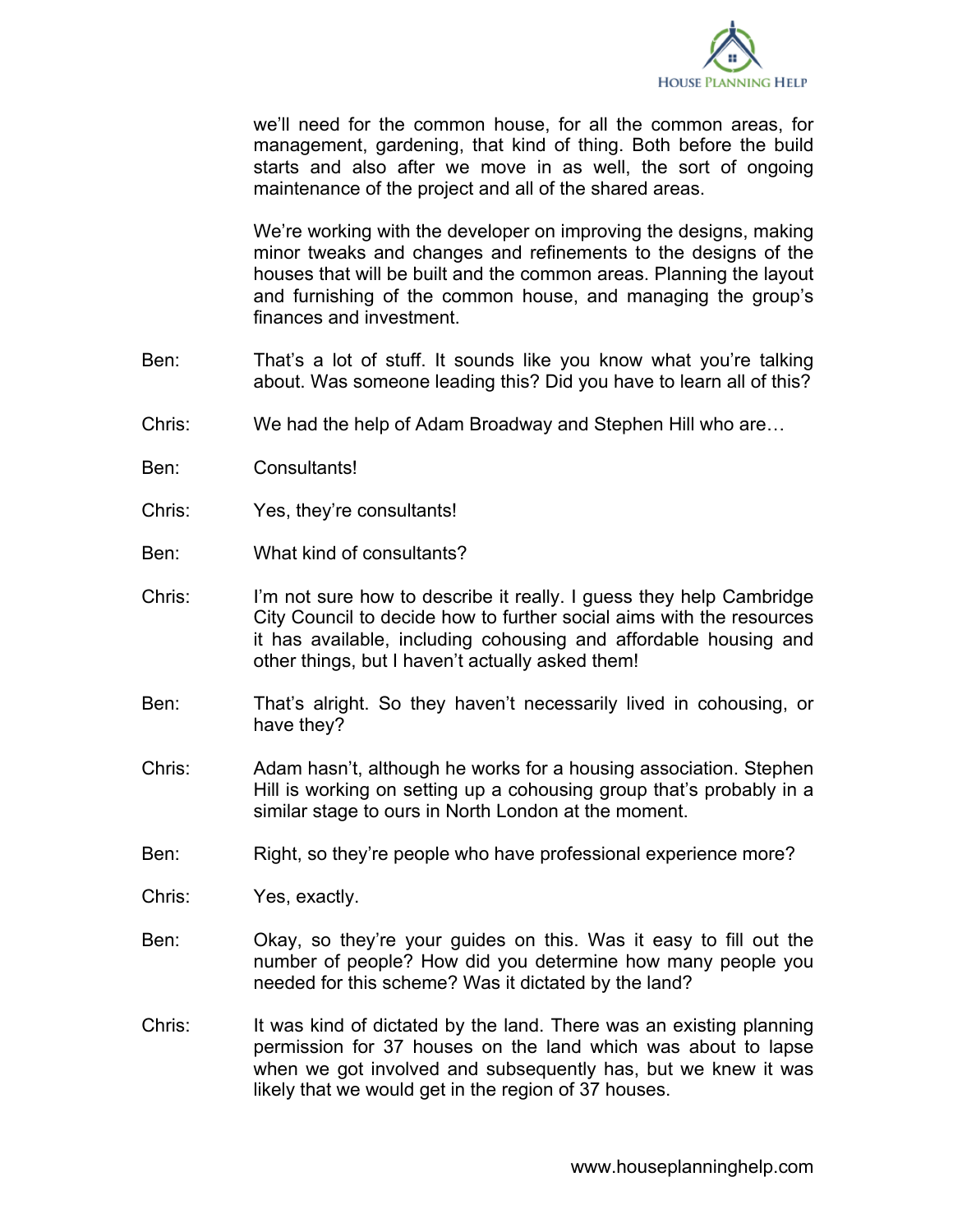

We also knew that the city wanted to ensure that it got a decent capital receipt for the land which meant that the developer would have to build as many houses as reasonably they could on the land in order to be able to win the tender, effectively.

And in the end it's worked out being 42 houses in the planning application that was approved and that means ideally we would have 42 people in the cohousing group. We currently have 25 members who have reserved places, and plenty more members who are still thinking about it, but we're also still actively recruiting to try and get as many of those 42 as we can.

- Ben: Is the site Orchard Park?
- Chris: It's not the whole of Orchard Park. It's one plot of land called K1 on Orchard Park.
- Ben: And was that something that because the council initiated it, that was where it was always going to be, or have you ever considered other sites?
- Chris: It was always going to be, this project was always going to be on K1 because the council was supporting the consultants' work specifically to organise a cohousing project around that site.

I thought about other sites as well but there was nothing really advanced in Cambridge. Nothing that had the kind of momentum, even another cohousing project called Enlinca that has been running in Cambridge for many many years. As Robert, who is one of the people running it has said, one of the difficulties they had was every time a suitable site came up they had a big discussion about whether or not it was suitable and whether or not to go for it. It was very hard to make a decision so they could never commit to any site.

Whereas the fact that this site has a specific plot of land that it has to be on means that that whole argument about the location is out of the way and people will decide to join us or not, partly based on the location.

Ben: How did you move your ideas forward in deciding what this cohousing scheme was all about, or is this open to everyone? How do you start to shape it?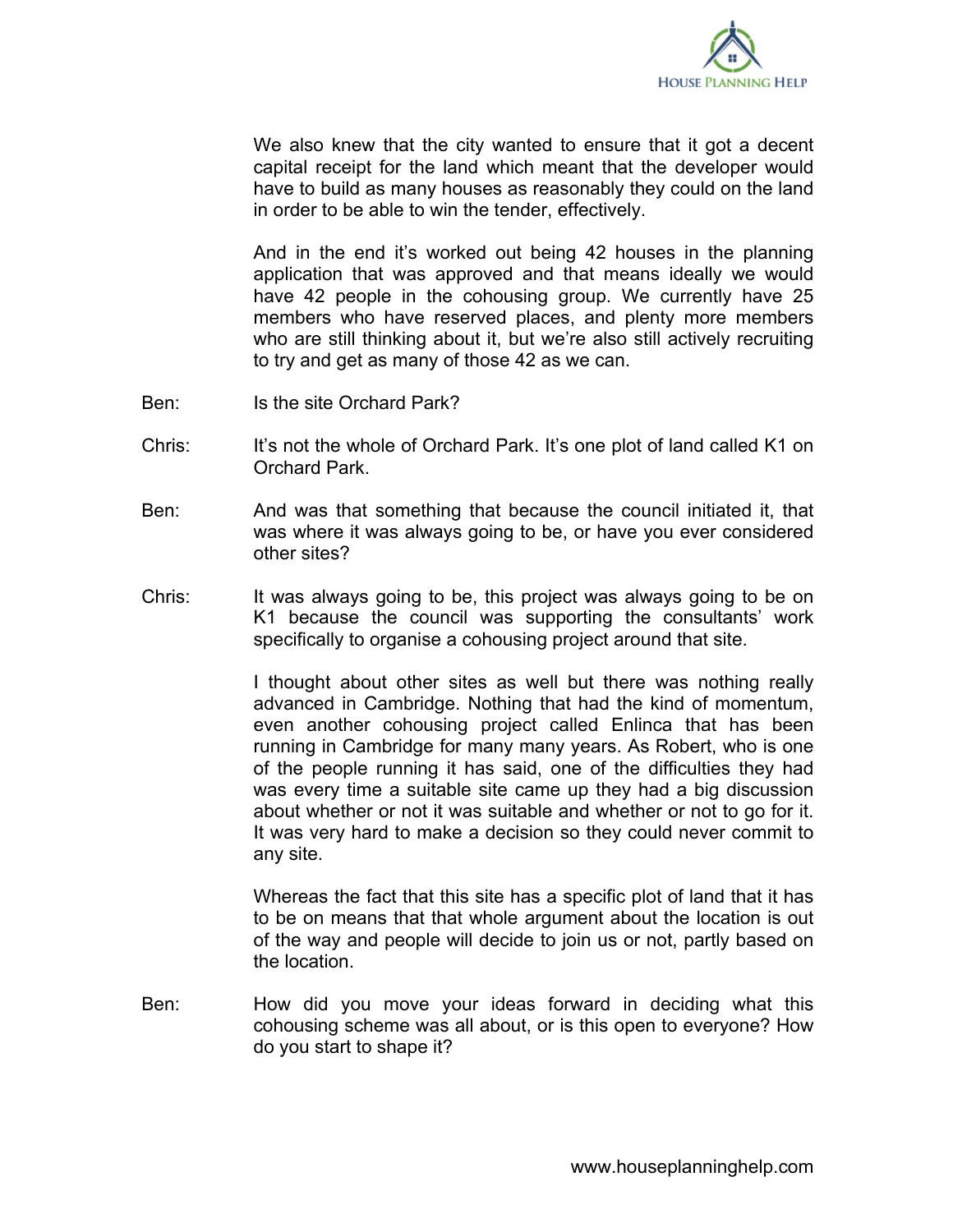

- Chris: Well we were lucky to have the council marketing budget and the support of Adam and Stephen, particularly in the first year in 2013 when they organised a series of workshops to help us identify what we wanted to do. And we ended up producing a document called the client brief, which is on our website and that basically sets out what we agreed as a group we wanted to use the site for, so roughly how many houses we wanted, what shared facilities we wanted, the layout of the site, the sorts of activities that we would want to do in our homes versus potentially have on used shared facilities for. And also helped us as a group to get to know each other through having those conversations to realise whether this was something we wanted to be part of and make it more concrete for us.
- Ben: In terms of the design, how did this develop and what have you finished up with?
- Chris: So we had the support of Cambridge Architectural Research, who are architects and designers, in that first year in 2013 where they came up with a first draft site layout effectively that fitted our houses, 37 houses and a common house and some shared gardens and parking, onto the available space in a way that looked nice and we generally agreed with.

We had difficulty getting planning permission for that design and layout and we had to refine it a number of times in order to get the agreement of the planning authority and also the developer who came in and won the tender, TOWNhus, they had their own system which meant that placed some constraints on what they could easily build, and therefore they modified the design as well in order to make it easier to build.

So the end result has been a design that we've also had a lot of input on as well over the years, both through the workshops and also from a consultation process and working with TOWNhus and their architects Mole in submitting requests for changes or clarifications on the design and updating our own ideas about what we could achieve with the space we had available.

- Ben: Are we nearly up to date in terms of the timeline? Is that where you're at now?
- Chris: The outline is fixed by the planning application at this stage, so all of the external appearance is fixed. The internal designs are going through a detailed design process which the architects are doing right now and for the next 15 weeks I think. And once that's done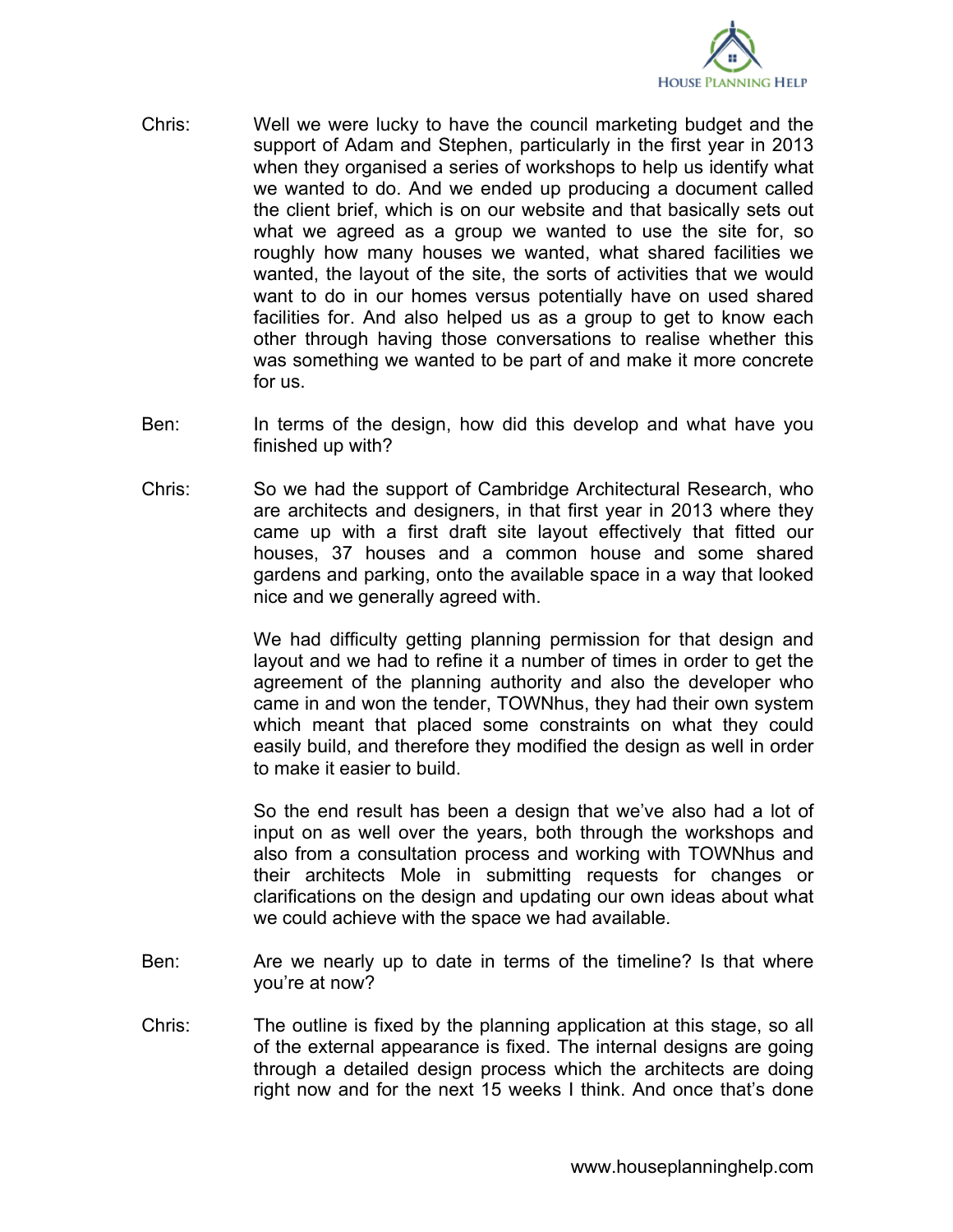

they will be looking to send an order as soon as possible to the factory in Sweden where the structural panels are made which will be used to assemble the houses. So at that point the structure can't be changed either.

- Ben: So you've got a pretty firm idea of where this is going, it's just biding your time for the last bit?
- Chris: It's fairly firm and it's firming up quickly as well.
- Ben: I'm sure we've jumped through quite a lot of this, so what was the actual process from having these workshops that you're going to? Were they all themed or how did that work?
- Chris: Yes the workshops were themed. We had a great guy called Jim Ross who works with CAR – he's an architect. He's also a facilitator and he led the workshops around his concept of what the client brief should look like, so what areas it should cover, and which processes we could go through that would be interesting and fun and would help us to both work out what we wanted and agree on what we could agree on, work out the areas that we weren't all agreed on for future discussion and gel more as a group.

So we went through those workshops and we produced the client brief and then we've been having business meetings and members meetings, two a month, since then to keep the momentum going and make decisions and make investments in the company, and organise events, things like that.

- Ben: How is it structured then your group? Because obviously not everyone can be a leader, so what positions do you have within K1 cohousing?
- Chris: I think we have a very flat structure. We have a limited company which manages really just the financial matters and anyone who wants to can stand to be a director of that company. I think we have 8 directors at the moment.

We have a number of working groups which have delegated authority to make decisions and plan various aspects of the project, such as the common house, the gardens. We have legal, the lease working group, a community working group that is organising events to help us get to know each other and have fun together before we move in as a community.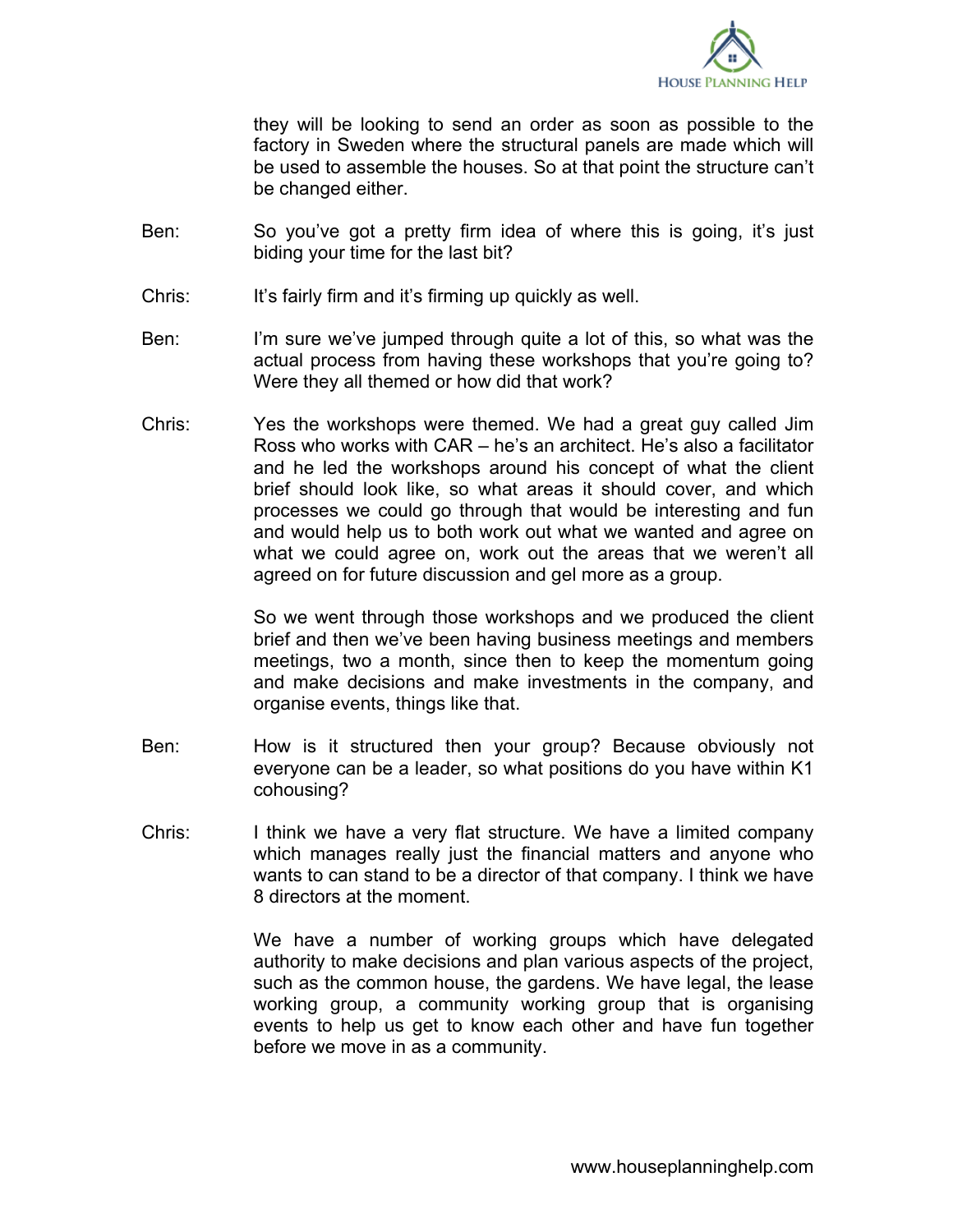

So those working groups aren't run by directors, they're run by volunteers from the members and volunteers from the members are members of those groups and we encourage everyone to be on at least one working group. So we hope that people will get involved and do something they enjoy and help to build the community.

- Ben: Have there been any decisions that are tricky to make because the consensus is pretty much split down the middle?
- Chris: I'm sure there have been decisions like that. I can't think of any off the top of my head, although financial decisions are always tricky because some people can afford more and would like everyone to put in more and other people are on very tight budgets and find that difficult.
- Ben: How are you all committed then financially?
- Chris: So far we have all invested a non-refundable membership fee and a refundable investment in our company in order to pay for the professional services. 25 of us have also paid a reservation fee to the developer TOWNhus in order to secure our plot on the site.
- Ben: What sort of percentages are these? How much do you have to invest at that point, or this point?
- Chris: They're quite small at the moment. So our membership fee is £250 and the investment that we've made in CCL, the minimum investment is £1,000. Some of us have invested up to £5,000 and we expect that the total amount that all members will need to invest by the end will be in the region of £2,500-£5,000 depending on what we decide to do with things like kitting out the common house, how much we need to do now and how much we can defer for later.

The reservation fee to TOWNhus so far is £1,000. We are expecting to have to exchange contracts and pay a deposit or an option fee to TOWNhus later this year which is where the big money comes in. A deposit would be 10% for example so that could be £25,000-£40,000 depending on the house.

- Ben: What have you thought about in terms of the ecological standard of what you're building?
- Chris: We've always aimed for a very high ecological standard, very efficient houses. Our client brief says that we wanted Passivhaus standard. In the end that didn't turn out to be feasible. TOWNhus' system wasn't able to provide Passivhaus at an affordable level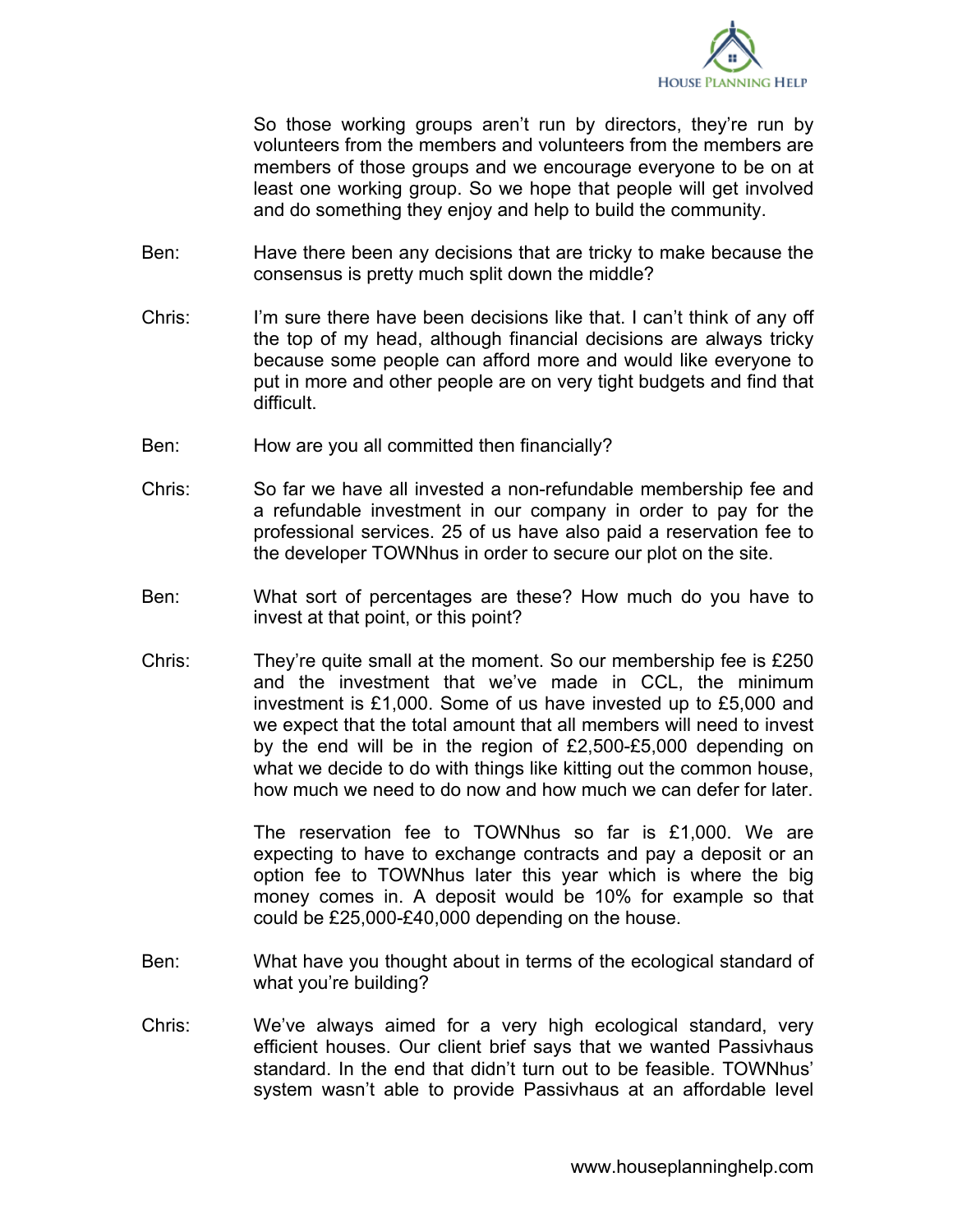

that we could manage. So we ended up agreeing to use their standard climate shield system which has a very high level of insulation and low energy usage. The energy budget is about twice Passivhaus but about 75% or 80% better than building regulations as far as I understand it, so they're still very efficient but there's no way they could qualify as Passivhaus.

We aim to grow food on the site. We aim to use energy as efficiently as we can. We want to have a car club and solar panels on the roofs and rainwater recycling and basically be as environmentally friendly as we possibly can be. We also plan to have no gas on the site at all. So we want to have renewable energy heating and power and hot water.

- Ben: What research did you do in terms of other cohousing groups?
- Chris: We've been to visit some groups. Some members have been to LILAC, some have been to Hockerton or Lancaster. I've read some books about other cohousing projects. We've been contacted by other groups as well and gone to meetings and we're members of the Cohousing Network. Some of us went to their conference last year I think and I've been in touch with the new Chair of Cohousing Network, Anna Kear, so I'm hoping that there will be another event soon that I'll be able to attend personally on that.
- Ben: Is that a good line of support or is most of your support coming from these advisors that you've already talked about?
- Chris: I think most of our support is from our professional advisors and from members who have experience or knowledge of cohousing already. We're also figuring out a lot as we go along.

I think a lot of these things really depend on what the group want, rather than trying to force it into a particular mould, we're trying to find a level that all members are comfortable with and a model and structure and make the best out of that that we can.

- Ben: Do you feel different from any of the other schemes that have been seen? Can you tell at this stage or is that just a silly question?
- Chris: I don't know enough to comment about differences but I was struck by the similarities to LILAC's situation in particular. They also had support from their city council. They also had to reach market value for bidding on the land, although they had the offer to reserve the land as we've had for a while so they were able to put together their bid. They built all the houses at the same time, new-build on a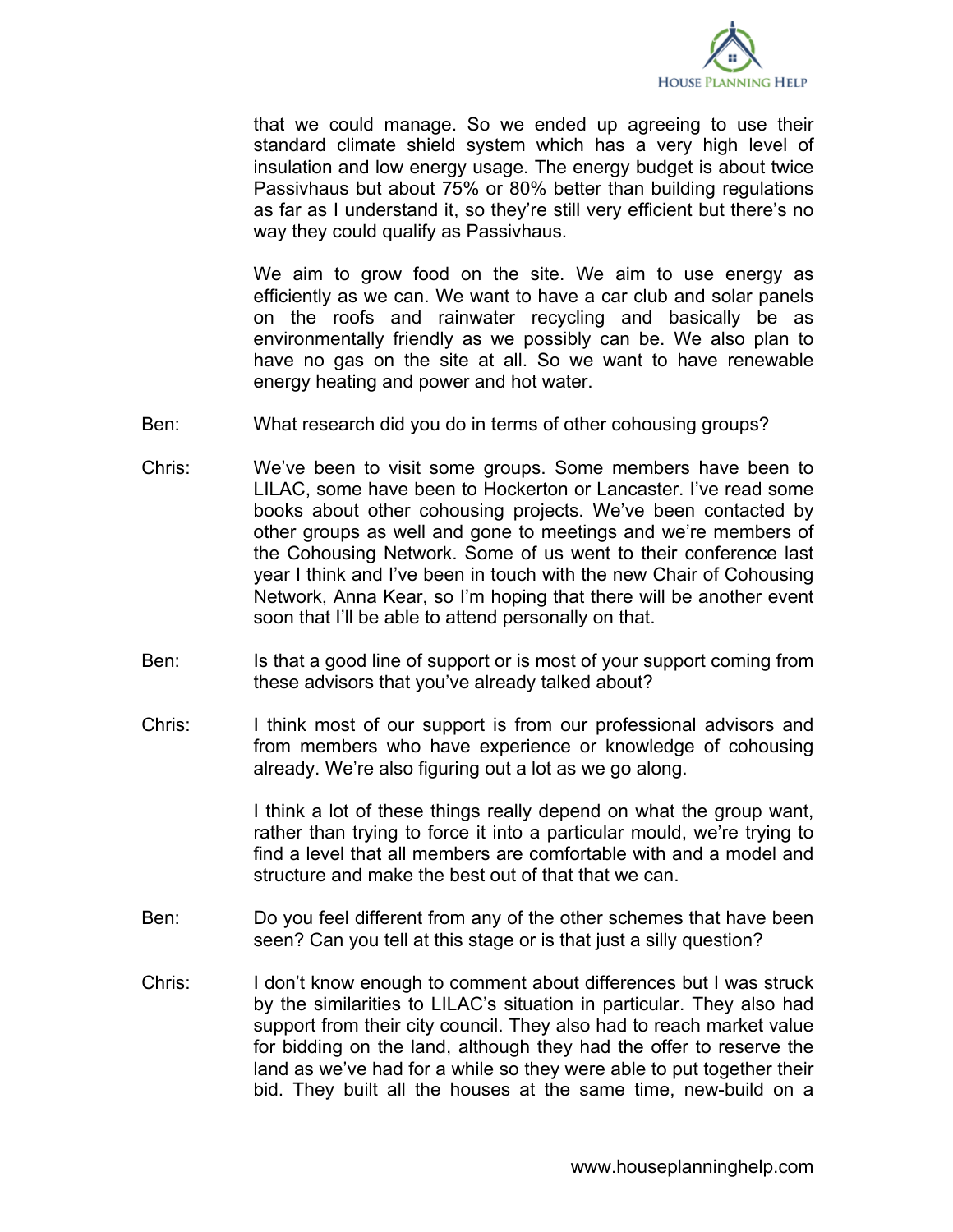

greenfield site and they seem to have had and overcome many of the same issues that we have encountered and overcome as well.

- Ben: Is diversity something that you almost try to create, or do you just let it happen?
- Chris: I think diversity does need to be actively worked on and we have tried hard to maintain a variety of units and prices. We particularly want to have a range of ages and abilities and skills because I think that makes a healthy community and a valuable community where people have things that they can offer that are unique and they feel valued and want it because of that. And it also will mean that more and more of our needs, if we had 42 accountants for example you can imagine our accounts being great but the gardening being a bit rubbish!
- Ben: What about the challenges? What sticks in your mind and this first three and a bit years, the tough stuff?
- Chris: I think the membership challenge has been tough. We were set very high levels of standards by the city in order to show that we were serious and capable of putting together a viable project. So we've had to recruit quite a lot of members.

Also the timetable I think, simply the fact that it's been a long time coming has meant that a lot of great people have had to drop out because they needed a house sooner than we could give it to them, and that's one of the saddest things I think. But we have had new members join and we have a great team and a great community, and I think even though we've parted ways with some people it will still work.

- Ben: What about you emotionally, your family being invested in this? Is it a little bit of a rollercoaster and you just have to hang in there?
- Chris: It can be a challenge. Getting agreement between 42 households with different ideas is always interesting and yes we've had interesting discussions about what we wanted and whether we could achieve it and how can we put up with or deal with the things that we find most difficult about coming to these agreements and the time that it takes, and the compromises that need to be made. But in the end we've succeeded and I'm very happy that we're still here and still committed and still on track.
- Ben: What advice would you give to someone who's thinking of starting up a cohousing scheme?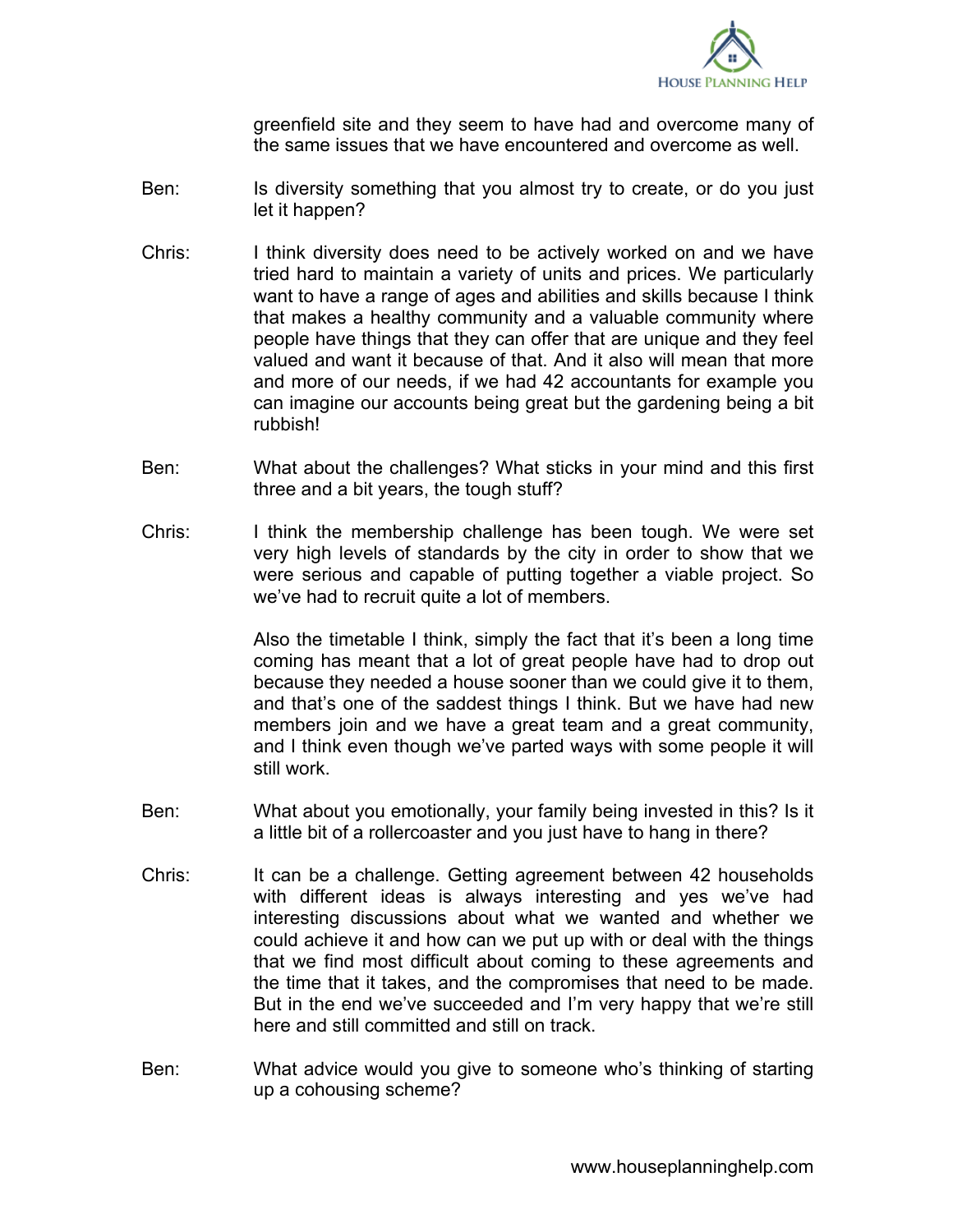

- Chris: I think people are the most important resource. You need people who are committed and enthusiastic and flexible and motivated and with a group like that you can do anything really. Setting up a cohousing project is not easy but it's certainly possible and I think it would be a very rewarding experience for anybody who goes down that route.
- Ben: Is there more of a sense of people knowing what cohousing is on a general scale?
- Chris: It's hard for me to say. I think that worldwide cohousing awareness is growing massively. There's more and more projects in the US. There are a large number of projects that are in the early stages in the UK as we can see on the cohousing network website. In Scandinavia tens of thousands of people live in cohousing.

I think that cohousing is a ball that has just started to roll in this western capitalist society effectively, because it's kind of a counter current to that. It's more let's see what we can do for each other, rather than let's see how to follow the traditional model, the nuclear family. I think community has been neglected in a large part and I think there will be a change in the tide and people will come to value community more than ever before.

- Ben: What are you most looking forward to, if we could fast forward to the end?
- Chris: I think relaxing in the shared garden. Gardening with friends, living with friends. I think one of the best things about cohousing is that I think we'll be the best neighbourhood I could possibly be in. I'll be surrounded by people that I know well, that I'm willing to look after their kids and let my kids be looked after by them and the same for them. And we help each other out in whichever ways are possible, we have parties together, we make decisions about how we manage our shared resources together. I think it will be a better way of living than I could have had any other way.
- Ben: Well maybe we'll catch up a few years down the line Chris!

Just one more question because you're mentioning about the cohousing scheme but because it's on this larger scale development, what does that mean? Are you going to have it very open towards that or will there be a boundary?